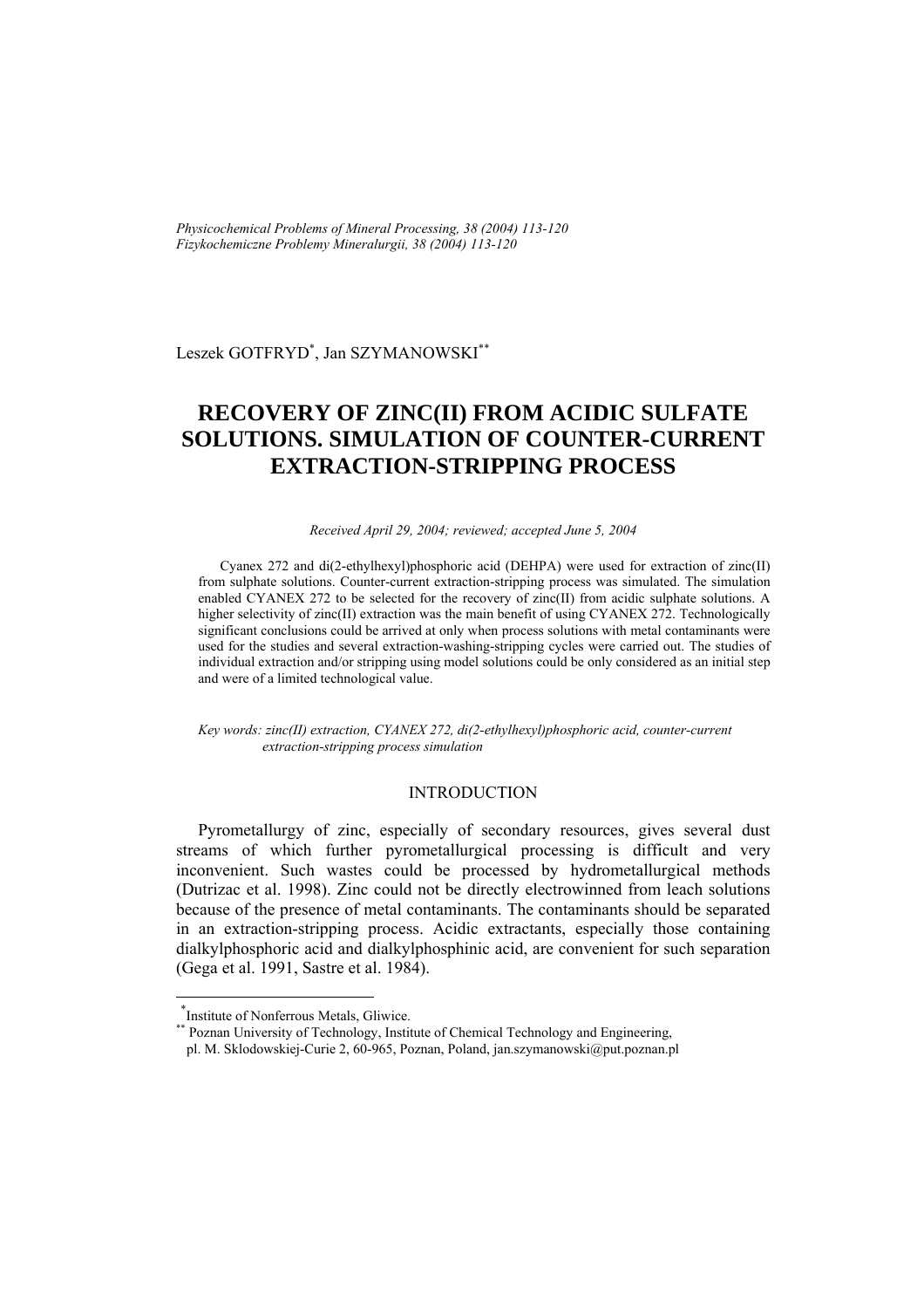The fundamental technological problems of zinc(II) extraction were discussed in several reviews (Bart, 2000, Jha et al. 2002, Mishonov et al. 2002). In most of the published papers, model feed solutions were used and either single extraction or the stripping stage was studied. Such results were very important for basic studies but they were of a limited value for designing the extraction-stripping process. Such basic studies should be verified using actual process solutions containing metal contaminants. Moreover, the process should be verified in a continuous multistage counter-current extraction-stripping process.



Fig. 1. Simulation of counter-current extraction-stripping process. 0.2 M CYANEX 272 as extractant (99.5 mL of the aqueous feed (AF) used for extraction in each cycle A2-G2, 45 mL of 2.3 M sulfuric acid (S) used for stripping in each cycle A6-G6, different volumes of 2.5 M NaOH (N) used for pH adjustment in each extraction, 50 mL of 0.1  $ZnSO_4$  (W) used for washing in each cycle D4-G4)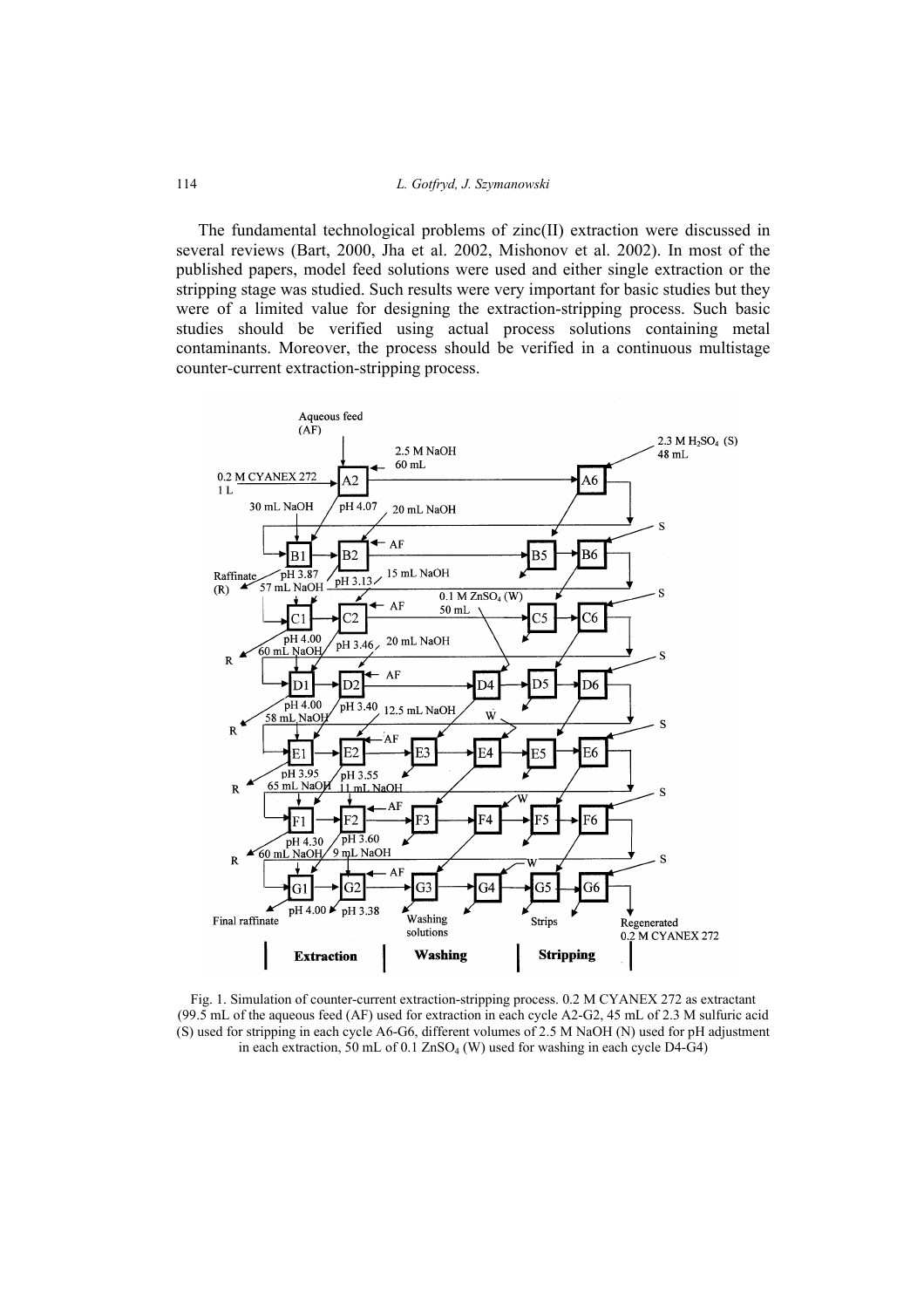The aim of this work was to simulate a counter-current extraction-stripping process in a laboratory scale using an actual sulphate process solution containing zinc(II), and contaminated with Cu(II), Cd(II), Na(I), K(I), Mg(II), Ca(II) and As(V). These studies were considered as the first step in the design of the counter-current extractionstripping step working in a continuous mode.

## EXPERIMENTAL

The aqueous feed was obtained by leaching electric furnace dust obtained from a copper smelter, Glogow, Poland, with sulphuric acid. Silica was removed from the leach solution by changing its pH value with sodium carbonate solution, and precipitation. The feed contained (in  $g/L$ ): Zn 68.6, K 9.40, Na 4.4, Mg 3.05, Cu 3.4 Cd 0.38, Cl approx. 1 and As 0.053. 0.2 M solutions of CYANEX 272 (Cytec Inc., Canada) and di(2-ethylhexyl)phosphoric acid (DEHPA, SIGMA-Aldrich, Germany) in ESCAID 120 (Esso/Exxon, USA) were used for the extraction.



Fig. 2. Simulation of counter-current extraction-stripping process. 0.2 M DEHPA as extractant (117.5 mL of the aqueous feed (AF) used for extraction in each cycle A3-G3, 57 mL of 2.3 M sulphuric acid (S) used for stripping in each cycle A7-G7, different volumes of 5 M NaOH (N) used for pH adjustment in each extraction, 50 mL of 0.1  $ZNSO<sub>4</sub>$  (W) used for washing in each cycle D5-G5)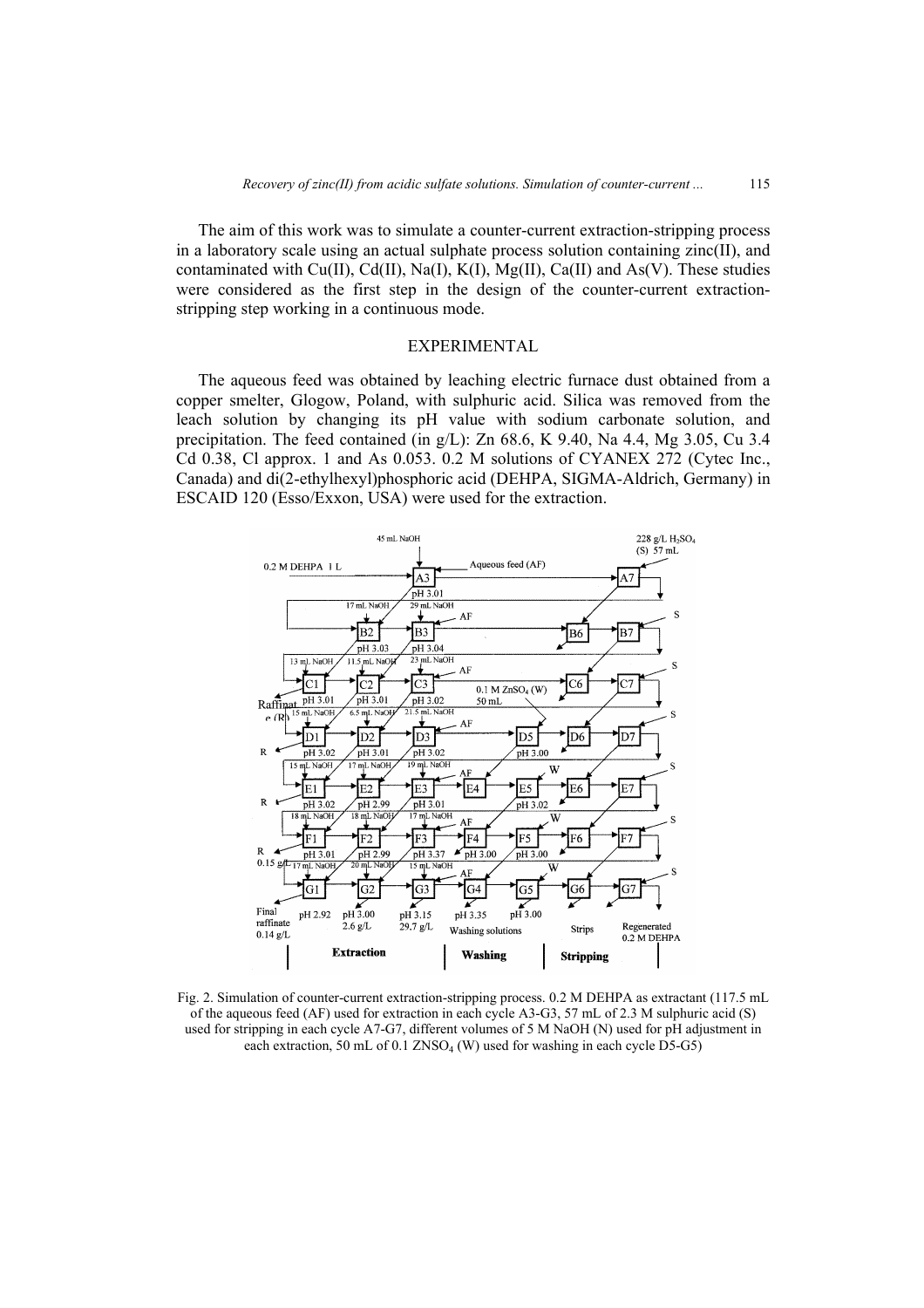The extraction-stripping process (2-2-2 and 3-2-2 for CYANEX 272 and DEHPA, where the subsequent digits denote the numbers of stages in extraction, washing and stripping, respectively) were simulated by contacting phases for 10 minutes in beakers (up to 2 L volume) and separating the phases in separatory funnels at a room temperature. pH was adjusted with 2.5 or 5 M NaOH to 3.5 and 4.0 in the first and second extraction stages with CYANEX 272, and to pH 3 in each extraction step with DEHPA. The same volume of 2.3 M (228.3  $g/L$ ) sulphuric acid was used for stripping in each stage (48 and 57 mL from CYANEX 272 and DEHPA, respectively). 0.1 M ZnSO4 was used for washing. Actual equilibrium pH values in each extraction stage are given in Figs. 1 and 2.

The simulation was carried out in the manner presented in Figs. 1 and 2. Seven extraction cycles (A-G) were carried out. The raffinate obtained in the first cycle (A2) was used as an aqueous feed in the second stage (B1) of extraction of cycle B, in which the regenerated organic phase (after stripping in A6) was used. Next the organic phase was contacted with the fresh feed solution in B2. In the same second cycle B, both the aqueous phase from the first cycle  $(A6\rightarrow B5)$  and fresh sulphuric acid (in B6) were used for stripping. Washing was started from the fourth cycle (D) and was carried out in two stages in each subsequent cycle.

Atomic absorption spectroscopy was used to determine the contents of the components in the aqueous phases.

## RESULTS AND DISCUSSION

Initial experiments showed that equilibria of extraction stripping were obtained in 5 minutes of phase contact. The phases separated completely both in extraction and stripping.



Fig. 3. Effect of pH on extraction of selected metal cations with 0.2 M CYANEX 272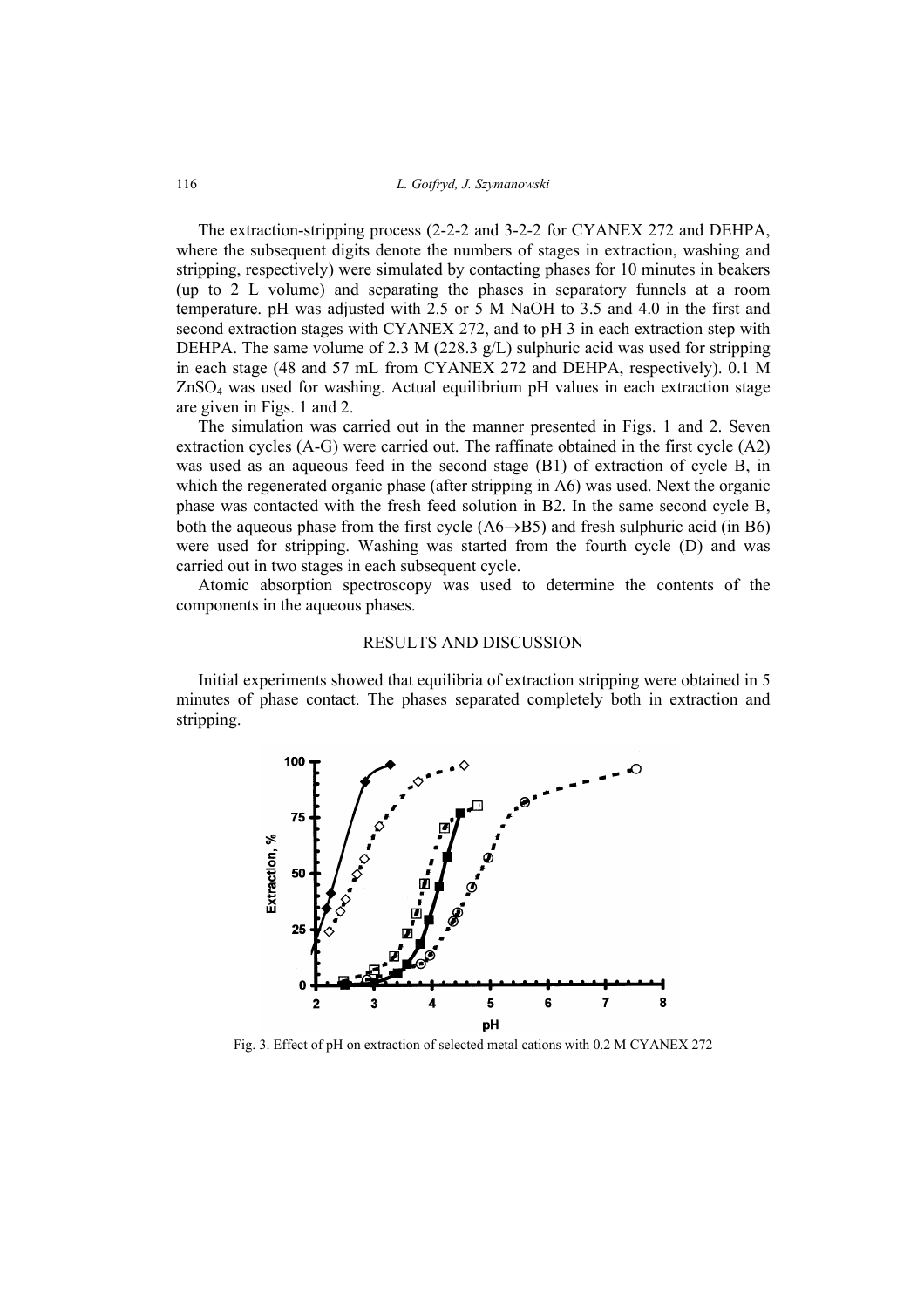

Fig. 4. Effect of pH on extraction of selected metal cations with 0.2 DEHPA

Figures 3 and 4 show the effect of equilibrium pH on the extraction of selected metal cations with 0.2 M solutions of CYANEX 272 and DEHPA. Such relationships are usually given in reagent catalogues. However, the position of the curves of % extraction vs. pH depends on the extraction conditions, i.e., concentrations of reagents in both phases and the diluent. The isotherms given in Figs. 3 and 4 correspond to the experimental conditions used in this work. In the both considered systems, zinc(II) was better extracted than other cations. DEHPA extracted zinc(II) at lower pH than did CYANEX 272.  $pH<sub>0.5</sub>$  values determined for metal sulphate concentration equal to 0.5 M amounted as follows: 0.2 DEHPA – Zn 2.21, Cd 2.83, Cu 2.90 and 0.2 M CYANEX 272 – Zn 2.72, Cd 4.82, Cu 3.93. Bigger gaps between the curves of % extraction vs. pH were observed for CYANEX 272.

Extraction isotherms of zinc concentration in the organic phase versus zinc concentration in the aqueous phase (Fig. 5) indicated that the loading capacities of the organic phases  $(0.2 \text{ M})$  were in the range 6-8 g/L for the considered equilibrium pH. Such low capacities indicated that i) the organic phase could easily be totally loaded with zinc(II) and, due to the crowd-out effect, the selectivity of zinc extraction could be improved, and ii) a significant volume excess of the organic phase would be needed to efficiently recover zinc(II) from concentrated aqueous feeds (68.6  $g/L Zn(II)$ ). The extraction should then be carried out in 2-3 counter-current stages.

The compositions of the selected aqueous phases and recoveries of contaminated components are given in Tables 1 and 2. A higher recovery of zinc(II) (99.997%) was obtained using DEHPA. However, the final aqueous phase contained significant amounts of metal contaminants. About 50% Cu(II), 30% Cd(II), 20% K(I) and 3.5%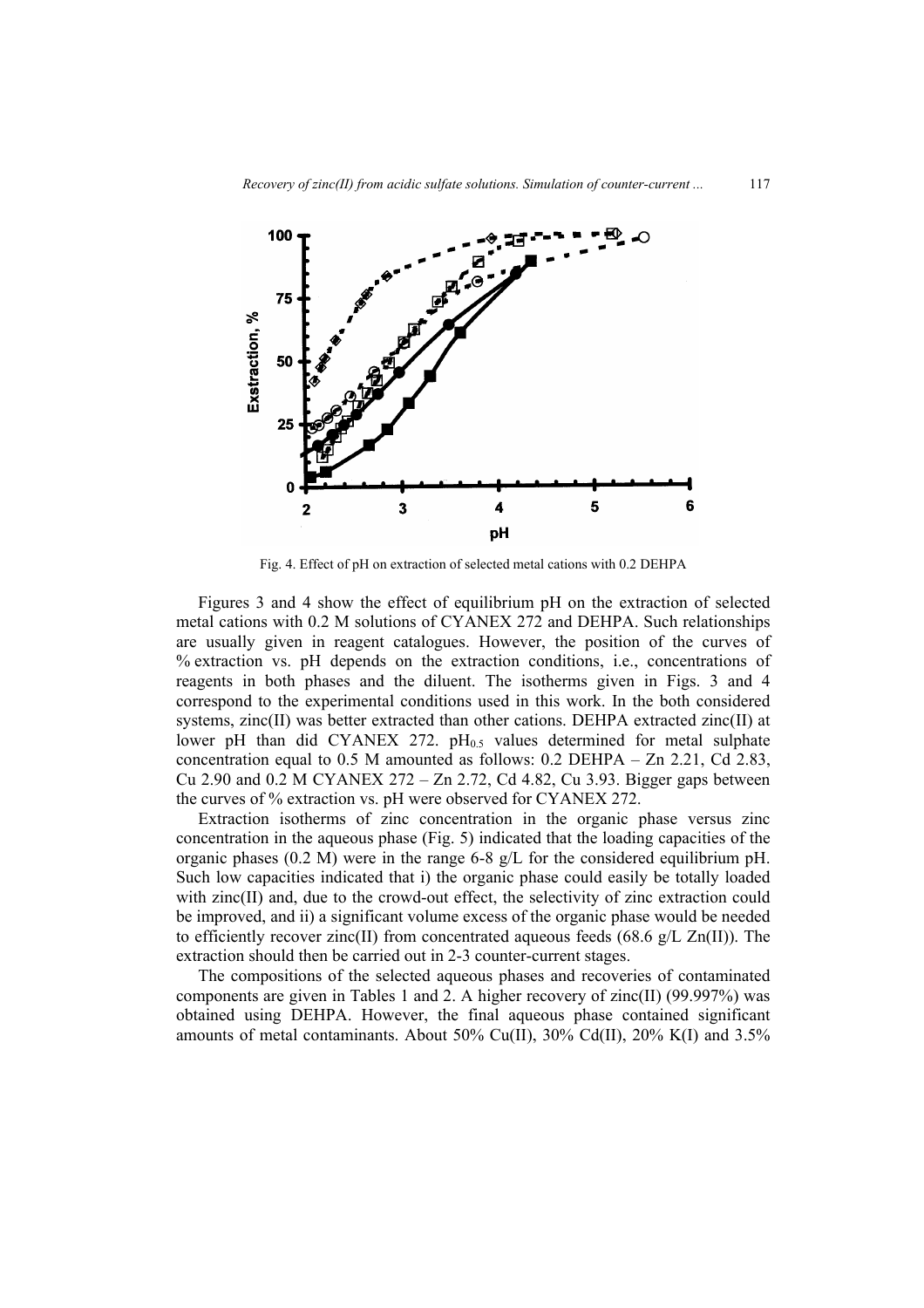Mg(II) present in the aqueous feed was transferred to the final strip. The content of sodium increased drastically from 4.4 g/L up to 7.6 g/L. That high concentration of sodium could result from the great difference in the volumes of phases in the stripping (1 L of organic phase and 57 mL of strip phase). The organic phase was not totally loaded with zinc(II) and accumulated sodium. Additional washing with a diluted acid should be necessary to remove sodium. However, some amounts of zinc(II) would be also washed out as a result.



Fig. 5. Extraction isotherms for zinc(II) extraction with 0.2 DEHPA (pH 3.0) and 0.2 M CYANEX 272 (pH 4)

Table 1. Composition of selected aqueous phases and recoveries from the feed. 0.2 M CYANEX 272 as extractant

| Solution       |           | Concentrations, $g/L$ |        |                          |      |                          |       |                          |      |  |
|----------------|-----------|-----------------------|--------|--------------------------|------|--------------------------|-------|--------------------------|------|--|
|                |           | Cu                    | Cd     | K                        | Na   | Mg                       | As    | Fe                       | Zn   |  |
| Aqueous feed   |           | 3.4                   | 0.38   | 9.4                      | 4.4  | 3.05                     | 0.053 |                          | 68.6 |  |
| F <sub>5</sub> | Strip     | 0.026                 | 0.0034 | 0.14                     | 0.94 | 0.036                    | 0.013 | 0.006                    | 110  |  |
| G <sub>5</sub> | Strip     | 0.011                 | 0.0021 | 0.10                     | 1.01 | 0.018                    | 0.010 | 0.004                    | 140  |  |
| F1             | Raffinate | 1.99                  | 0.22   | 5.49                     | 27.4 | 1.78                     | 0.027 |                          | 2.00 |  |
| G1             | Raffinate | 1.98                  | 0.22   | 5.50                     | 26.2 | 1.79                     | 0.028 | ٠                        | 4.25 |  |
| G <sub>2</sub> | Raffinate | Ξ.                    | ٠      | $\overline{\phantom{a}}$ | ٠    | $\overline{\phantom{0}}$ | -     | $\overline{\phantom{a}}$ | 54.0 |  |
|                |           | Recovery, %           |        |                          |      |                          |       |                          |      |  |
| F <sub>5</sub> | Strip     | 0.37                  | 0.43   | 0.72                     |      | 0.57                     | 11.8  | $\overline{\phantom{0}}$ | 94.8 |  |
| G <sub>5</sub> | Strip     | 0.16                  | 0.27   | 0.51                     | ٠    | 0.28                     | 8.9   | ٠                        | 89.4 |  |

CYANEX 272 extracted less zinc(II) (near 90%) but transferred significantly less metal contaminants. Thus, the use of CYANEX 272 was preferred because the reagent coextracted 150-300 times less copper(II), 70-100 times less cadmium(II), 35-45 times less potassium, 9-12 times less magnesium(II) and 6-8 times less sodium than DEHPA. Only the level of arsenic(V) was  $1.3$  times higher when CYANEX 272 was used.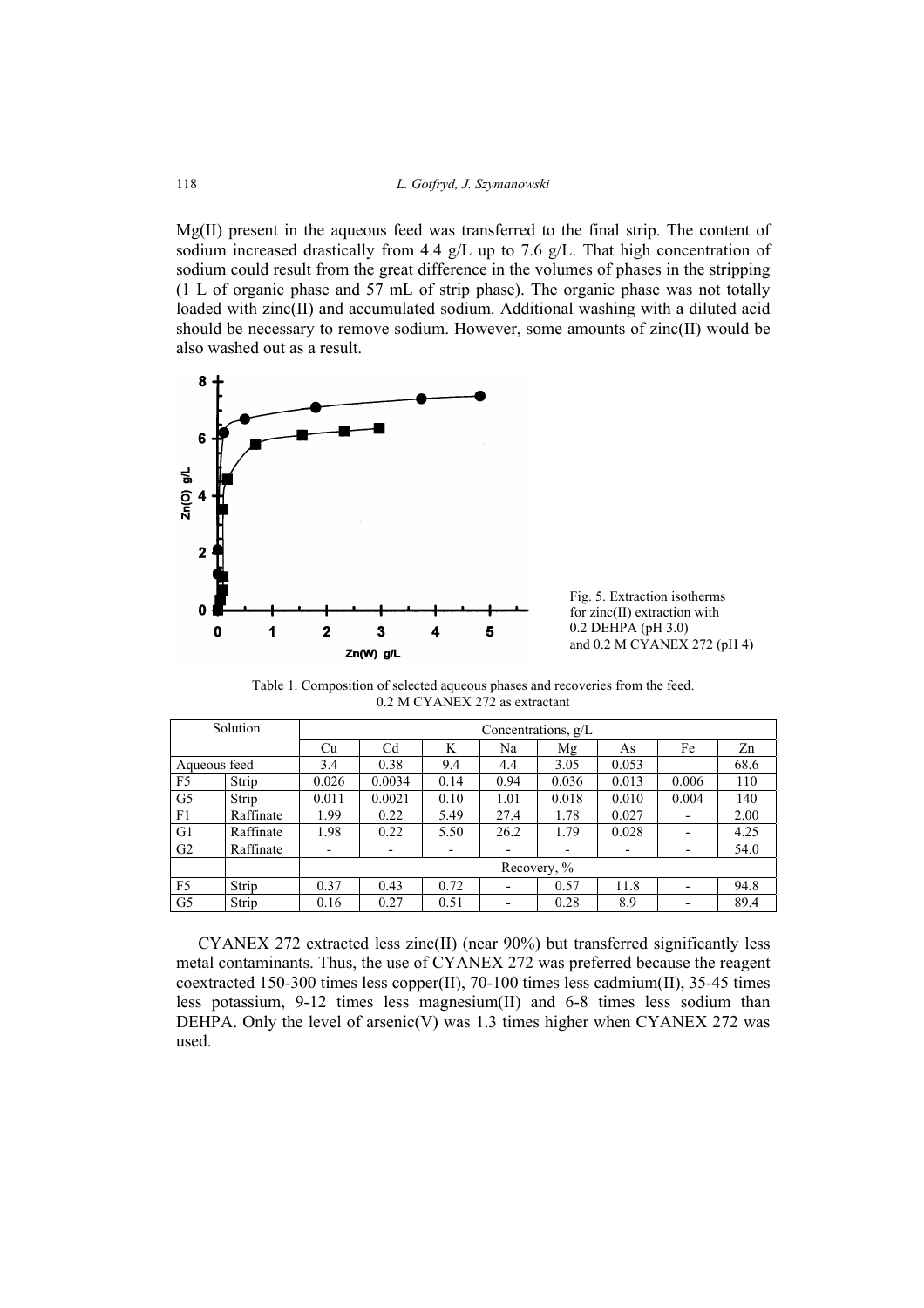| Solution       |           | Concentration, g/L       |                          |                          |                          |      |                          |        |  |  |  |
|----------------|-----------|--------------------------|--------------------------|--------------------------|--------------------------|------|--------------------------|--------|--|--|--|
|                |           | Cu                       | C <sub>d</sub>           | K                        | Na                       | Mg   | As                       | Zn     |  |  |  |
| Aqueous feed   |           | 3.4                      | 0.38                     | 9.4                      | 4.4                      | 3.05 | 0.053                    | 68.6   |  |  |  |
| F <sub>6</sub> | Strip     | 3.95                     | 0.25                     | 4.75                     | 7.63                     | 0.33 | < 0.007                  | 150    |  |  |  |
| G <sub>6</sub> | Strip     | 3.63                     | 0.22                     | 4.50                     | 5.75                     | 0.22 | < 0.007                  | 150    |  |  |  |
| F1             | Raffinate | 1.00                     | 0.175                    | 4.79                     | 19.1                     | 1.95 | 0.033                    | 0.14   |  |  |  |
| G1             | Raffinate | 1.12                     | 0.187                    | 4.94                     | 19.2                     | 2.02 | 0.034                    | 0.15   |  |  |  |
| G <sub>2</sub> | Raffinate | $\overline{\phantom{a}}$ | $\overline{\phantom{0}}$ | $\overline{\phantom{0}}$ | $\overline{\phantom{a}}$ | ٠    | $\overline{\phantom{0}}$ | 2.6    |  |  |  |
| G <sub>3</sub> | Raffinate | $\overline{\phantom{a}}$ | -                        | $\overline{\phantom{0}}$ | $\overline{\phantom{a}}$ |      | $\overline{\phantom{a}}$ | 29.7   |  |  |  |
|                |           | Recovery, %              |                          |                          |                          |      |                          |        |  |  |  |
| F <sub>5</sub> | Strip     | 56.4                     | 31.9                     | 24.5                     |                          | 5.25 | <6.5                     | 99.997 |  |  |  |
| G <sub>5</sub> | Strip     | 51.8                     | 28.1                     | 23.2                     |                          | 3.50 | <6.5                     | 99.997 |  |  |  |

Table 2. Composition of selected aqueous phases and recoveries from the feed. DEHPA as extractant.

A higher selectivity of zinc(II) extraction with CYANEX 272 was obtained, although the equilibrium pH of the aqueous phases in the extraction (3.1-4, mainly near 4) was near 1 unit higher in comparison with the process in which DEHPA was used (near 3). At the same pH the advantage of using CYANEX 272 would be significantly higher. However, the strip solution needed further purification before electrowinning to reduce the content of Cu(II) and Cd(II) down to the level of 0.0001- 0.0005 g/L. Such purification could be accomplished by cementation with zinc.

The use of Cyanex 272 was also more convenient because the formation of cruds was not observed. Contrary, the cruds were formed after a few cycles of extraction and stripping when DEHPA was used. The DEHPA organic phase became more viscous than the phase containing CYANEX 272.

### **CONCLUSIONS**

The simulation of the counter-current extraction-stripping process enabled CYANEX 272 to be selected for the recovery of zinc(II) from acidic sulphate solutions. A higher selectivity of zinc(II) extraction was the main benefit of using CYANEX 272. Technologically significant conclusions could be arrived at only when process solutions with metal contaminants were used for the studies and several extraction-washing-stripping cycles were carried out. The studies of individual extraction and/or stripping using model solutions could only be considered as an initial step and were of a limited technological value.

#### REFERENCES

BART H. J. 2000, *Reactive Extraction*, Springer, Berlin.

DUTRIZAC J. E., GONZALES J. A, BOTTON G. L., HANCOCK P. (Eds.) 1998, *Zinc and Lead Processing,* Canadian Institute of Mining, Metallurgy and Petroleum, Montreal.

GEGA J., WALKOWIAK W. 1991, *Organophosphorus compounds in extraction of metals*, Rudy Metale, Vol. 36, pp. 27-32 (in Polish).